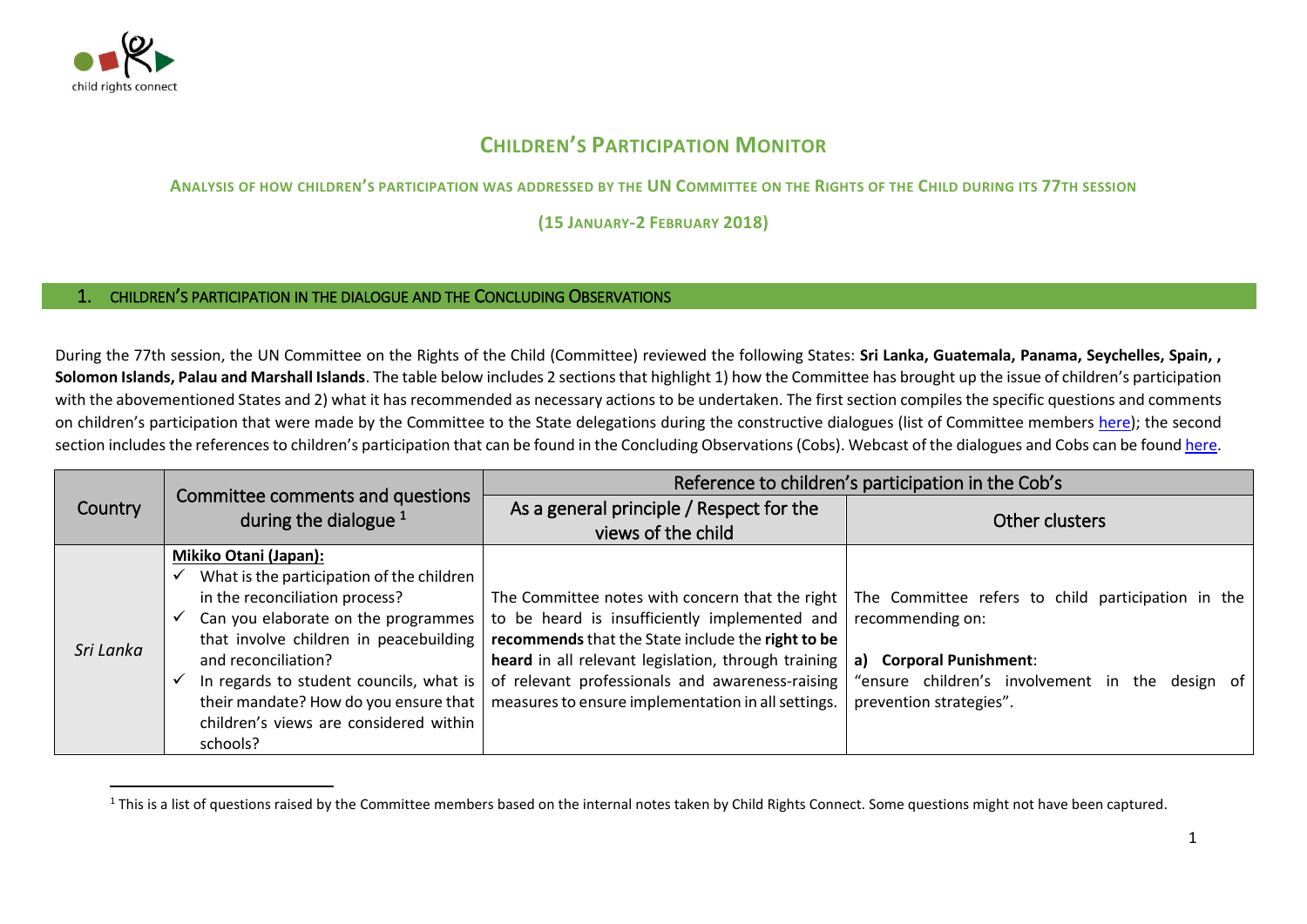

| Guatemala | Amal Aldoseri (Bahrein):<br>Children have reported to feel like they<br>are not heard at home and have no<br>spaces for participation                                                                                                       | The Committee recommends the State ensures<br>child participation is more than symbolic and<br>taken into consideration in national and local<br>decision making mechanisms in all settings and<br>situations, and implement awareness raising<br>activities, including campaigns.                                                                                                                                                                                                                                                                                                                                                                                                                                                                                                                                                                                    | The Committee refers to child participation under<br><b>General Measures of Implementation recommending:</b><br>a) Comprehensive policy and strategy:<br>"State party provides for appropriate consultation and<br>participation of child-led organizations".                                                                                                                                                                                                                                                                                                                                                                                                                                                                                                                                                                                                            |
|-----------|---------------------------------------------------------------------------------------------------------------------------------------------------------------------------------------------------------------------------------------------|-----------------------------------------------------------------------------------------------------------------------------------------------------------------------------------------------------------------------------------------------------------------------------------------------------------------------------------------------------------------------------------------------------------------------------------------------------------------------------------------------------------------------------------------------------------------------------------------------------------------------------------------------------------------------------------------------------------------------------------------------------------------------------------------------------------------------------------------------------------------------|--------------------------------------------------------------------------------------------------------------------------------------------------------------------------------------------------------------------------------------------------------------------------------------------------------------------------------------------------------------------------------------------------------------------------------------------------------------------------------------------------------------------------------------------------------------------------------------------------------------------------------------------------------------------------------------------------------------------------------------------------------------------------------------------------------------------------------------------------------------------------|
| Panama    | Jorge Cardona-Llorens (Spain):<br>Until the bills that allow for child<br>✓<br>participation are approved, are children<br>not heard?<br>children<br>✓<br>participate<br>Do<br>in<br>administrative<br>procedures<br>which<br>concern them? | The Committee welcomes the steps being taken<br>by the State in regards to the right to be heard but<br>raises its concerns about the need to strengthen<br>efforts to include children in decisions concerning<br>them, grant adequate support to all municipalities<br>to establish councils of children and adolescents,<br>ensure that they are able to be consulted;<br>institutionalise the Children's Parliament as a<br>regular event with full inclusivity of minorities;<br>conduct research to determine the effect of the<br>opinions of children within the family; develop<br>toolkits for regular public consultations to<br>standardise high level inclusiveness; establish<br>procedures for social workers and courts to<br>comply with the principle; and conduct<br>programmes and awareness raising activities to<br>promote child empowerement. | The Committee refered to the importance of child<br>participation in:<br>a) Adolescent health:<br>"ensure that their views are always heard and given due<br>consideration in abortion-related decisions";<br>b) Allocation of resources:<br>"guaranteeing transparent and participatory budgeting,<br>especially including children";<br>c) Non-discrimination:<br>"campaigns designed with the full participation of<br>adolescents";<br>d) Education:<br>"Further strengthen and allocate adequate resources to<br>the Bilingual Intercultural Educational Programme and<br>the My School First programme to improve participation<br>of indigenous children in education";<br>Migrant, asylum-seeking and refugee children:<br>e)<br>"ensure the effective participation of migrant, asylum-<br>seeking and refugee children in all decisions that concern<br>them"; |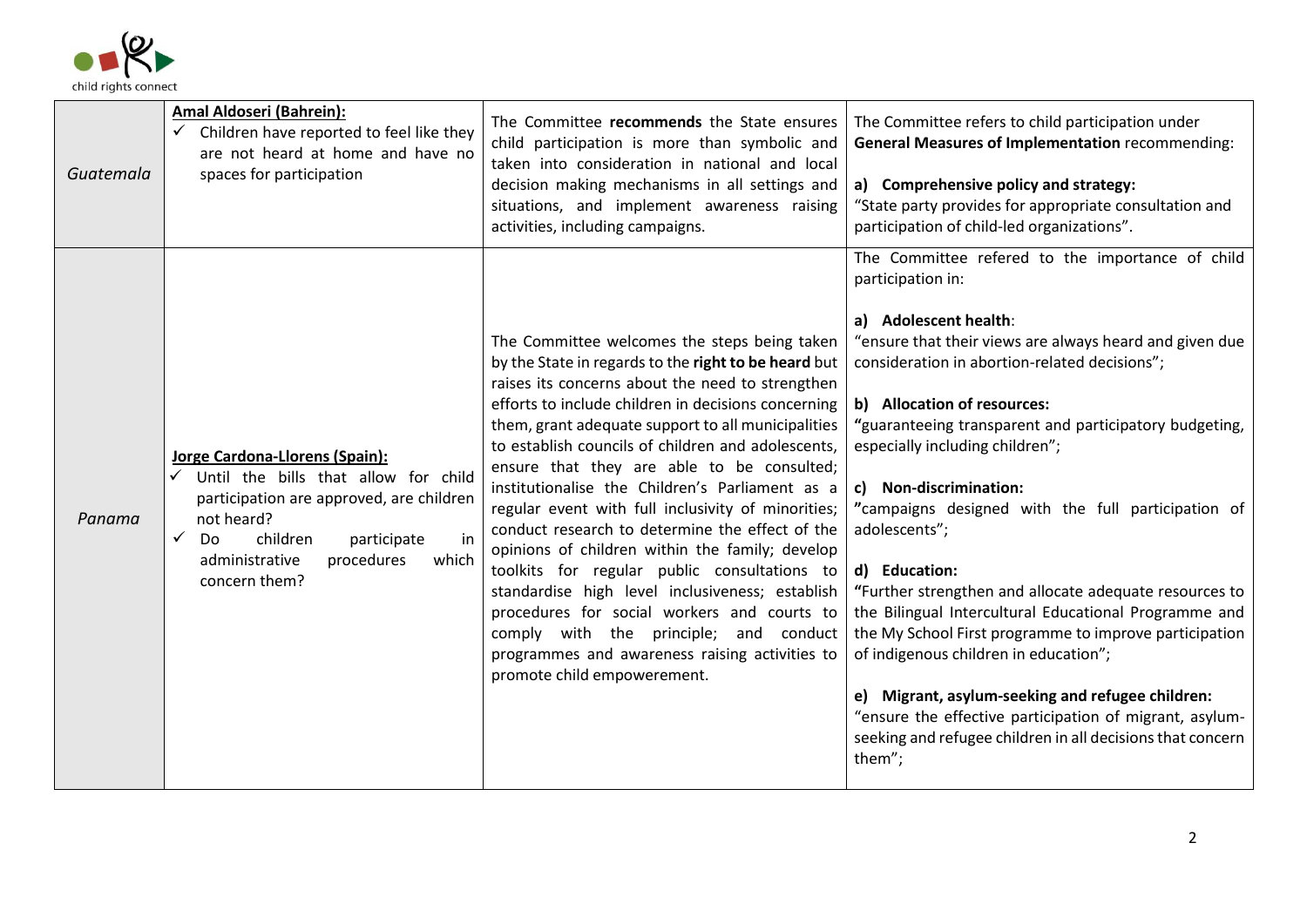

|            |                                                                                                                                                                                                                                                                                                                                                                                                           |                                                                                                                                                                                                                                                                                                                                                                                                                                                                                                                                                                                         | Children belonging to minorities and indigenous<br>f<br>children: "Develop a national action plan for and<br>with the full and effective participation of<br>indigenous, afro-Panamanian and rural children".                                                                                                             |
|------------|-----------------------------------------------------------------------------------------------------------------------------------------------------------------------------------------------------------------------------------------------------------------------------------------------------------------------------------------------------------------------------------------------------------|-----------------------------------------------------------------------------------------------------------------------------------------------------------------------------------------------------------------------------------------------------------------------------------------------------------------------------------------------------------------------------------------------------------------------------------------------------------------------------------------------------------------------------------------------------------------------------------------|---------------------------------------------------------------------------------------------------------------------------------------------------------------------------------------------------------------------------------------------------------------------------------------------------------------------------|
| Seychelles | Hynd Ayoubi Idrissi (Morocco):<br>$\checkmark$ Are there programmes to prepare<br>adults to listen to the child?<br>$\checkmark$ Are there places where the views of the<br>child are heard?<br>The biggest problem is that children feel<br>they are not heard at home within the<br>family<br>Do you have a confidential and child<br>friendly report system for abuse where<br>the child can be heard? | The Committee recommends that the State<br>continues to strengthen its efforts to ensure<br>children's views are given due consideration in<br>the family and at home, at courts, in schools and<br>in all administrative proceedings and all other<br>proceedings concerning them, inter alia, adoption<br>of proper legislation, the training of professionals<br>and the establishment of specific activities                                                                                                                                                                        | a) Allocation of resources:<br>"Ensure transparent and participatory<br>budgeting<br>through public dialogue, especially with children, and for<br>proper accountability of local authorities".                                                                                                                           |
| Spain      | Hatem Kotrane (Tunisia):<br>What is the number of participatory<br>councils in the country?<br>What is the budget to ensure child<br>participation?<br>Will there be a reform to give children<br>participation a binding nature?<br>What methologies are included to<br>ensure the right to participation?<br>Children are rarely heard and have an<br>$\checkmark$<br>impact                            | The Committee welcomes the progress made by<br>the State and recommends it harmonises the<br>relevant laws to ensure the respect for a child<br>below 12 years old to be heard; train professionals<br>who work with children; ensure effective and<br>systematic implementation of the right of the child<br>to be heard; conduct research to identify the<br>issues of most importance to children, conduct<br>programmes and awareness raising campaigns;<br>and strengthen student councils at schools and<br>children's councils at all levels and with<br>meaningful engagemenet. | a) Harmful practices:<br>"The Committee recommends that the State party<br>prohibit unnecessary medical or surgical treatment from<br>being performed on intersex children, when those<br>procedures entail a risk of harm and can be safely<br>deferred until the child can actively participate in<br>decision-making". |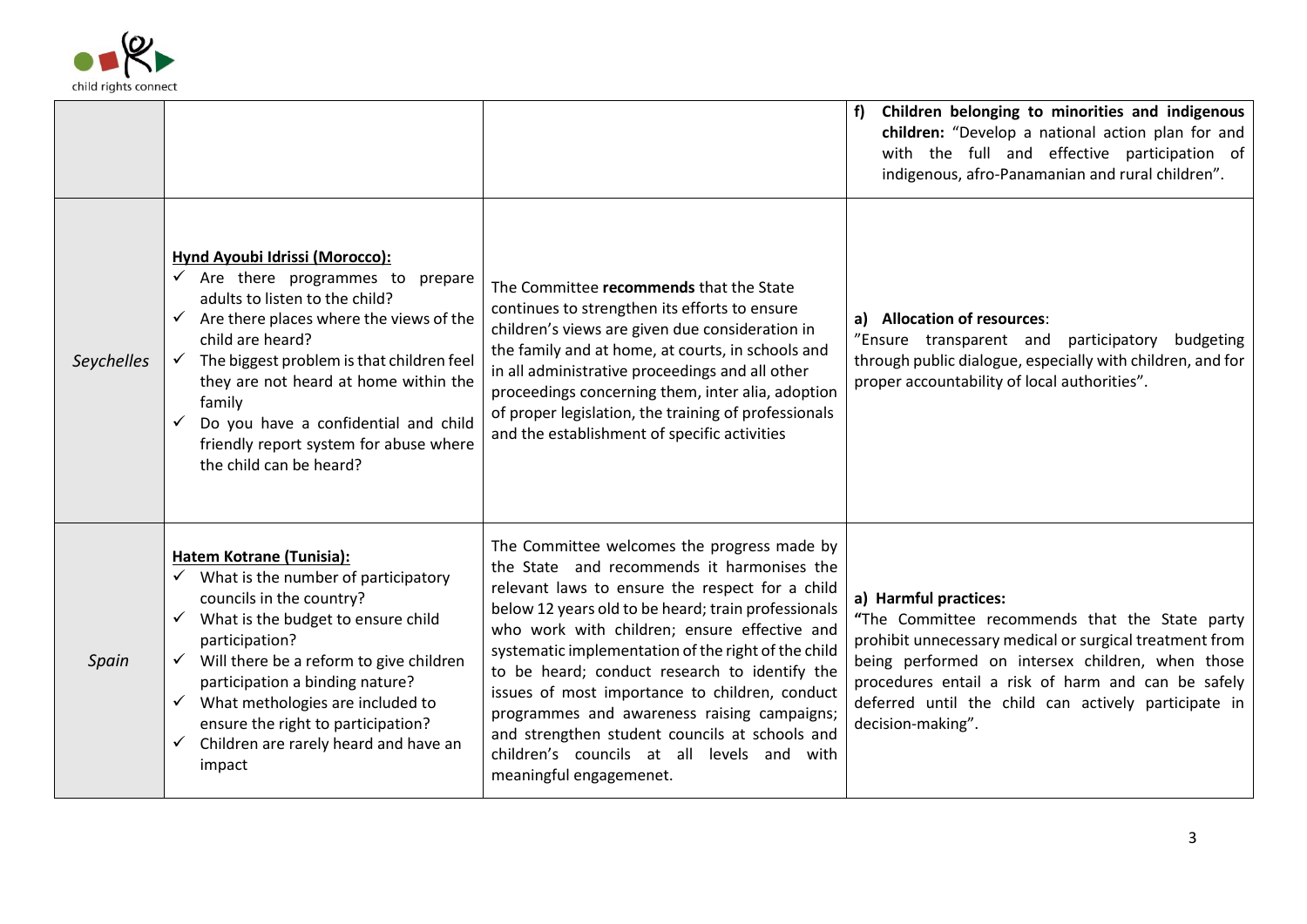

| Solomon<br><b>Islands</b> | Mikiko Otani (Japan):<br>Is there respect for the views of the<br>child in the Welfare Act?<br>What efforts have you made to make<br>$\checkmark$<br>the right to be heard to be known and<br>practiced in real life?<br>The children did not participate in the<br>$\checkmark$<br>state report.<br>Do schools ask children to be involved?<br>$\checkmark$ | The Committee welcomes the legislative and<br>policy progress made by the State and<br>recommends it ensures that children's views are<br>given due consideration in the family,<br>community, at schools and all relevant<br>administrative and judicial proceedings<br>concerning them; take steps towards awareness<br>raising at the national and community levels on<br>the participation of children in matters that affect<br>them and throughout the training of<br>professionals.                                                                                                                                                                        | The Committee refered to the importance of child<br>participation in:<br>a) Adolescent Health:<br>"Decriminalize abortion in all cases and ensure access to<br>safe abortion and post-abortion care services,<br>irrespective of whether abortion is legal or not, and<br>ensure that the views of the girl are always heard and<br>respected in abortion decisions".                                                                                                                                                                                                                                                                                                                                                                                                                                                                                                                                                                       |
|---------------------------|--------------------------------------------------------------------------------------------------------------------------------------------------------------------------------------------------------------------------------------------------------------------------------------------------------------------------------------------------------------|-------------------------------------------------------------------------------------------------------------------------------------------------------------------------------------------------------------------------------------------------------------------------------------------------------------------------------------------------------------------------------------------------------------------------------------------------------------------------------------------------------------------------------------------------------------------------------------------------------------------------------------------------------------------|---------------------------------------------------------------------------------------------------------------------------------------------------------------------------------------------------------------------------------------------------------------------------------------------------------------------------------------------------------------------------------------------------------------------------------------------------------------------------------------------------------------------------------------------------------------------------------------------------------------------------------------------------------------------------------------------------------------------------------------------------------------------------------------------------------------------------------------------------------------------------------------------------------------------------------------------|
| Palau                     | <b>Renate Winter (Austria)</b><br>Are there plans to raise the non-exising<br>awareness of children's rights and<br>improve participation?<br>What is the impact of the private<br>✓<br>sector on the promotion on the rights<br>of the child?<br>Are there awareness methods for<br>$\checkmark$<br>ensuring the view of the child is<br>respected?         | The Committee welcomes the progress made in<br>this area and recommends that the State Party<br>continues its support for the Palau Congressional<br>Youth Congress by increasing its legitimacy and<br>effectiveness and providing it with the necessary<br>resources; give due consideration to the views of<br>children and strengthen structures for their<br>participation, especially at the community level,<br>within the family, the schools and relating to<br>judicial and administrative procedures; develop<br>mechanisms for the systematic participation of<br>children in the development and implementation<br>of laws, policies and programmes. | The Committee also referred to the importance of child<br>participation in the following topics:<br>a) Children deprived of a family environment:<br>"Establish quality standards for all available forms of<br>alternative care and take children 's views into<br>consideration when making any decisions about<br>alternative care";<br>b) Adolescent health:<br>"If it has not already done so, decriminalize abortion in<br>all circumstances and ensure access to safe abortion and<br>post-abortion care services for adolescent girls, making<br>sure that their views are always heard and given due<br>consideration as a part of the decision-making process";<br>c) Impact of climate change on the rights of the child:<br>"Develop a comprehensive disaster-sensitive social<br>protection system, ensuring that the<br>special<br>vulnerabilities and needs of children, as well as their<br>views, are taken into account". |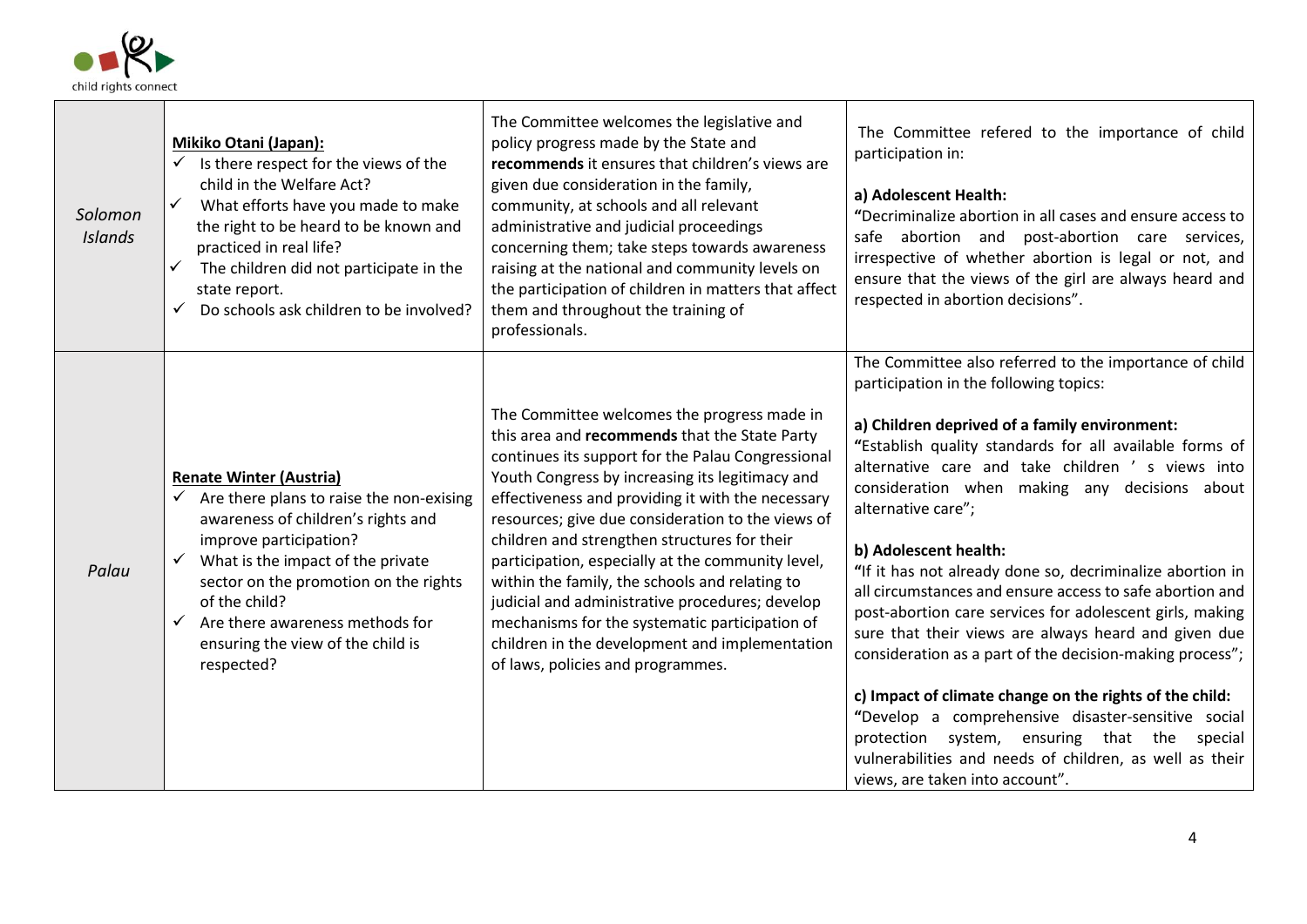

|                            |                                                                                                                              |                                                                                                                                                                                                                                                                                                                                                                                                                                                                                                                                                                                                                                      | The Committee also referred to the importance of child<br>participation in the following topics:<br>a) Children deprived of a family environment:<br>"Establish quality standards for all available forms of<br>alternative care and take children's views into<br>consideration in any decision made about alternative<br>care";                                                                                                                                                                                                                                                                            |
|----------------------------|------------------------------------------------------------------------------------------------------------------------------|--------------------------------------------------------------------------------------------------------------------------------------------------------------------------------------------------------------------------------------------------------------------------------------------------------------------------------------------------------------------------------------------------------------------------------------------------------------------------------------------------------------------------------------------------------------------------------------------------------------------------------------|--------------------------------------------------------------------------------------------------------------------------------------------------------------------------------------------------------------------------------------------------------------------------------------------------------------------------------------------------------------------------------------------------------------------------------------------------------------------------------------------------------------------------------------------------------------------------------------------------------------|
| Marshall<br><b>Islands</b> | Mikiko Otani (Japan):<br>Do children have the opportunity to<br>participate in decision-making<br>processes concerning them? | The Committee welcomes the progress made by<br>the State party and recommends that it<br>effectively implements relevant legislation<br>recognising the right of the child to be heard in<br>judicial and administrative proceedings, which<br>should include the establishment of systetms<br>and/or procedures for social workers and courts<br>to comply with this principle; conduct<br>programmes and awareness-raising activities to<br>promote the meaningful and empowered<br>participation of all children within the family,<br>schools and the community, paying special<br>attention to girls and children in vulnerable | b) Adolescent health:<br>"Decriminalize abortion in all cases for girls, ensure<br>access to safe abortion and post-abortion care services,<br>irrespective of whether abortion is legal or not, and<br>ensure that the views of the girl are always heard and<br>respected in abortion decisions";<br>c) Impact of climate change on the rights of the child:<br>"Develop a comprehensive disaster-sensitive social<br>protection system and ensure that the special<br>vulnerabilities and needs of children, as well as their<br>views, are taken into account";<br>d) Comprehensive Policy and Strategy: |
|                            |                                                                                                                              | situations.                                                                                                                                                                                                                                                                                                                                                                                                                                                                                                                                                                                                                          | "Ensure the full participation of all relevant<br>stakeholders, including children, in the development of<br>the child protection policy and undertake regular<br>assessments of the effectiveness of its implementation".<br>e) Allocation of resources:<br>"Establish appropriate mechanisms and inclusive<br>processes through which civil society, the public and<br>children can participate in all stages of the budget<br>process, including formulation, implementation and<br>evaluation".                                                                                                          |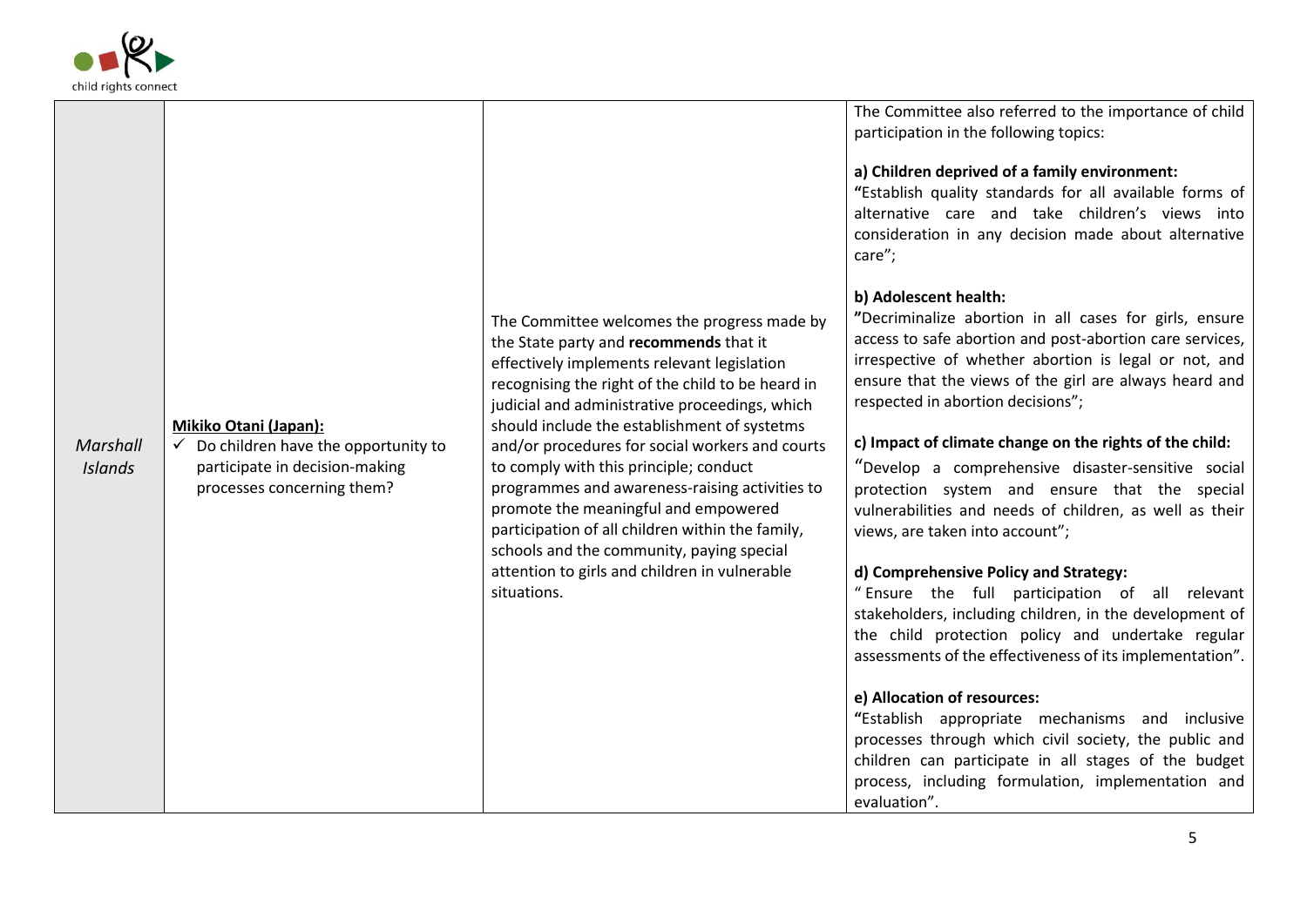

## **ANALYSIS**

The Committee continued to raise questions and issue recommendations on children's participation within the cluster General Principles, under Respect of the views of the child (Art. 12). The questions raised by the Committee members during the dialogues were very specific and concrete, and the Cobs of Palau and Panama were particularly elaborated on the topic.

The questions asked by the Committee members were less numerous and detailed than in the previous session (76<sup>th</sup> session), keeping the same level of detail and frequency of the 75<sup>th</sup> session. Notably, the Cob's on children's participation in Panama and Palau contained very detailed recommendations related to adolescent health. It is worth to note that the Committee members expressed a particular concern over the situation of the right to be heard in Sri Lanka, mentioning in the Cobs that it "recommends that the State include the right to be heard in all relevant legislations".

In the Concluding Observations, the Committee integrated children's participation into other clusters for all the 8 States reviewed. For the 77th session, children's participation was referred to in the sections related to:

Corporal Punishment Right to be heard Adolescent health Allocation of resources Non-discrimination Education Migrant, asylum seeking and refugee children Children belonging to minorities and indigenous children General measures of implementation Harmful practices Impact of climate change on the rights of the child Children deprived of a family environment

The subtopic in which more reference was made to the "respect of the views of children" was adolescents' health, specifically in regards to decriminalization of abortion. The topic of child participation was integrated in other clusters, rather other than "General principles" in all 8 States reviewed under the CRC, namely family environment and alternative care; violence against children; education, leisure and cultural activities; special protection measures. In terms of the groupment in clusters, it follows a similar pattern of the 76<sup>th</sup> session, where likewise, the topic was integrated in other clusters for all 6 States revised. Unfortunately, an explicit link between children's participation and civil rights and freedoms remained absent in the Cobs.